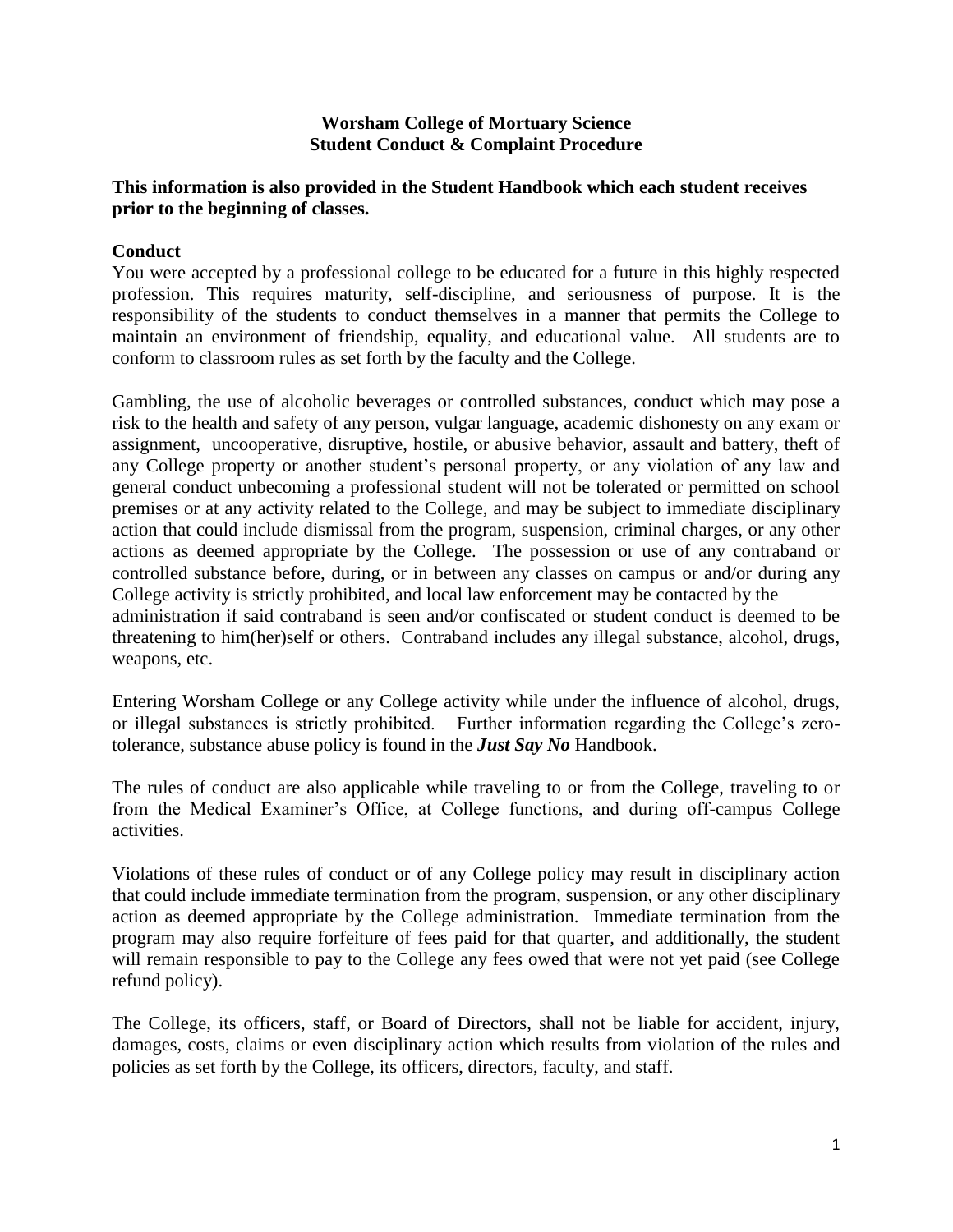## **Right to Appeal**

While each member of the faculty or staff has the obligation and responsibility to enforce the policies and rules as set forth, a student accused of violation of any policies and rules has the right to appeal if (s)he feels wrongly accused. The appeal procedures are as follows:

- 1. Discuss the problem with the instructor/staff member involved. In many instances, the problem may be resolved with open communication.
- 2. If the student remains dissatisfied, the student may present the evidence, in person or by telephone, to Leili McMurrough, in the office of the Program Director, within 7 days of the alleged infraction.
- 3. A student shall submit a final written appeal to the Board of Directors of the College before pursuing any other action or claim, within 30 days of alleged infraction, and only after discussions have taken place with the Program Director. The Board of Directors shall review the appeal within 30 days after the receipt of the student's written appeal. The student shall submit written statements of witnesses' sworn to before a notary public and any other evidence as part of the written appeal to the Board of Directors. It is the College's intent to treat each grievance in a fair and just manner. The College does not guarantee that a decision will be satisfactory to the student, and the decision reached by the Board of Directors is final. The written appeal shall be given to the Program Director in a sealed envelope to be forwarded to the Board of Directors.

### **Reporting Procedures**

Any person who believes he or she has been the victim of religious, racial, or sexual harassment or age discrimination by a student, teacher, administrator, third party (present on the premises), or other College personnel, or any person with knowledge or belief of conduct which may constitute religious, racial, or sexual harassment or violence or age discrimination toward a student, teacher, administrator, or other College personnel will report the alleged acts immediately, not to exceed thirty days. The reporting procedures are as follows:

Present the case in person or by telephone to Leili McMurrough, Program Director, or to Stephanie Kann, Vice President, at 847-808-8444. If the report was given verbally the administration shall reduce it to written form within 48 hours. Submission of a good faith complaint or report of religious, racial, sexual harassment, or age discrimination will not affect the complaint or reporter's future employment, work assignments or status.

#### Investigation

The College, upon receipt of a report or complaint alleging religious, racial or sexual harassment or age discrimination shall immediately undertake or authorize an investigation. The investigation may consist of personal interviews with the complainant, the individual(s) against whom the complaint was filed, and others who may have knowledge of the alleged incident(s) or circumstances giving rise to the complaint. The investigation may also consist of any other methods and documents deemed pertinent by the investigator or the College administration.

In addition, the College may take immediate steps, at its discretion, to protect the complainant, students, teachers, administrators, or other College personnel pending completion of an investigation of alleged religious, racial or sexual harassment or age discrimination.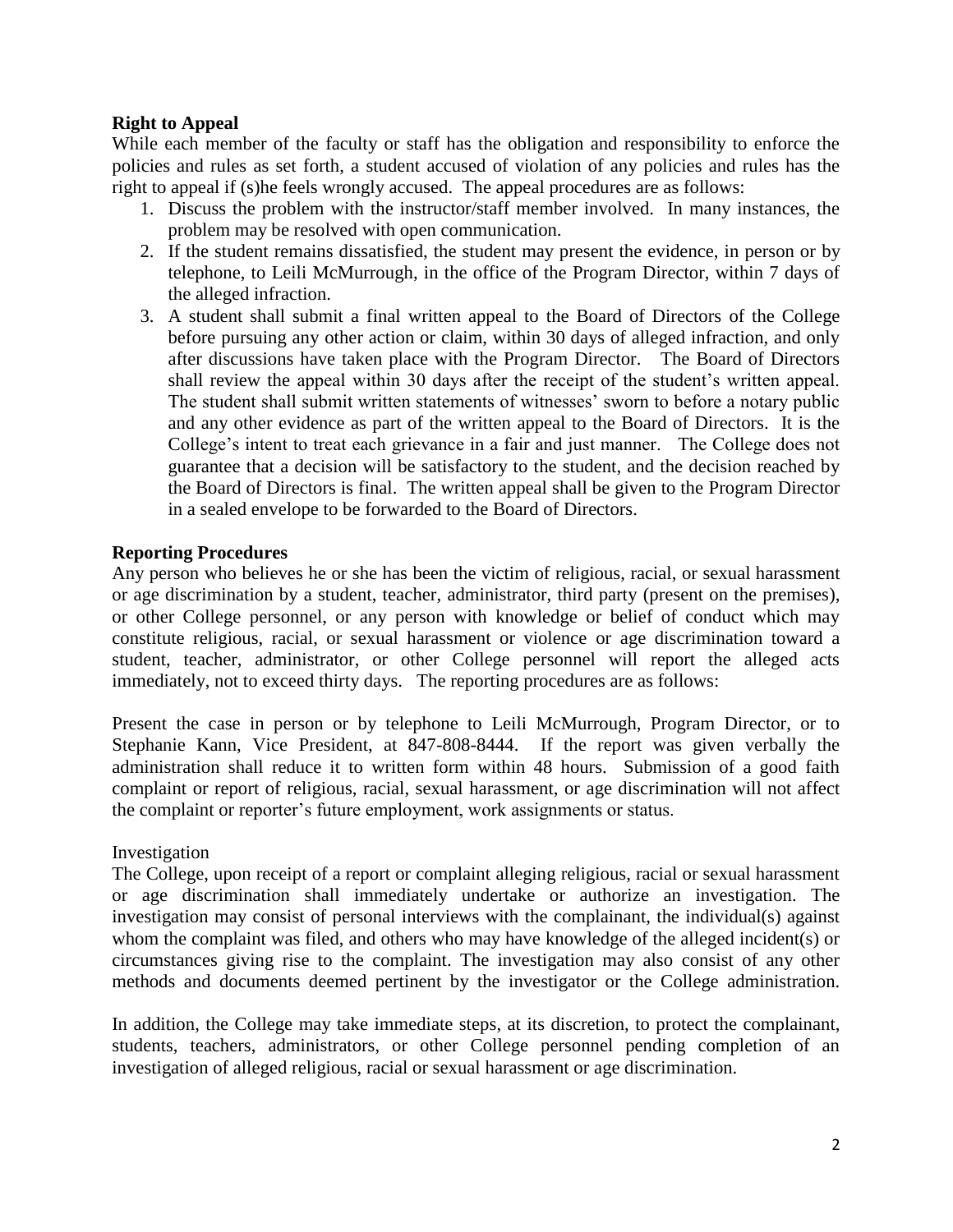In determining whether alleged conduct constitutes a violation of this policy, the College should consider the surrounding circumstances, the nature of the behavior, the relationships between the parties involved and the context in which the alleged incidents occurred. All parties to the complaint of religious, racial or sexual harassment, or age discrimination will be provided with notice of the allegations and an opportunity to present documentary and/or testimonial evidence to the college's designated investigator(s). Whether a particular action or incident constitutes a violation of this policy requires a determination based on all the facts and surrounding circumstances.

If harassment on the basis of religion, race or sex discrimination is found, the College will take reasonable steps to end the harassment or discrimination, redress the actual problem(s), and reasonably attempt to prevent recurrence.

The administration shall send a written report to the complainant upon completion of the investigation, within 45 days of the complaint. If for some reason 45 days is unreasonable, all parties will be notified, with an explanation for the delay. Within 15 additional days, a total of 60, all parties will be notified of the results of the investigation.

The report shall be maintained for a minimum of three years, and include a detailed description of the alleged act of harassment or age discrimination, and the College's response, including but not limited to the names of all the parties involved in the alleged incident, any investigatory actions by the College, the College's findings, and any disciplinary or remedial action taken by the College. If a person found to have committed an act of racial and/or sexual harassment, or age discrimination is not disciplined, the record will contain an explanation as why no disciplinary action was taken.

If the complaint involves a member of the administration, (Stephanie Kann, Karl Kann, Dede Frank or Leili McMurrough), it should be filed directly with the Board of Directors who will conduct the investigation as outlined above. To file directly with the Board of Directors, give the Program Director the complaint in a sealed envelope. If the complaint involves the Program Director give the sealed envelope to another member of the administration to be forward to the Board of Directors. The Board of Directors will send a written report to the complainant upon completion of the investigation. The report shall include all items mentioned in the above paragraph.

# Reprisal

The College will discipline or take appropriate action against any student, teacher, administrator, or other College personnel who retaliates against any person who reports alleged religious, racial or sexual harassment, or any person who testifies, assists or participates in any investigation, or who testifies, assists or participates in a proceeding or hearing relating to such harassment or age discrimination. Retaliation includes, but is not limited to, any form of intimidation, reprisal, or harassment.

# Discipline

The College will take such disciplinary action it deems necessary and appropriate, including warning, suspension, immediate discharge, or expulsion to end discriminatory harassment and